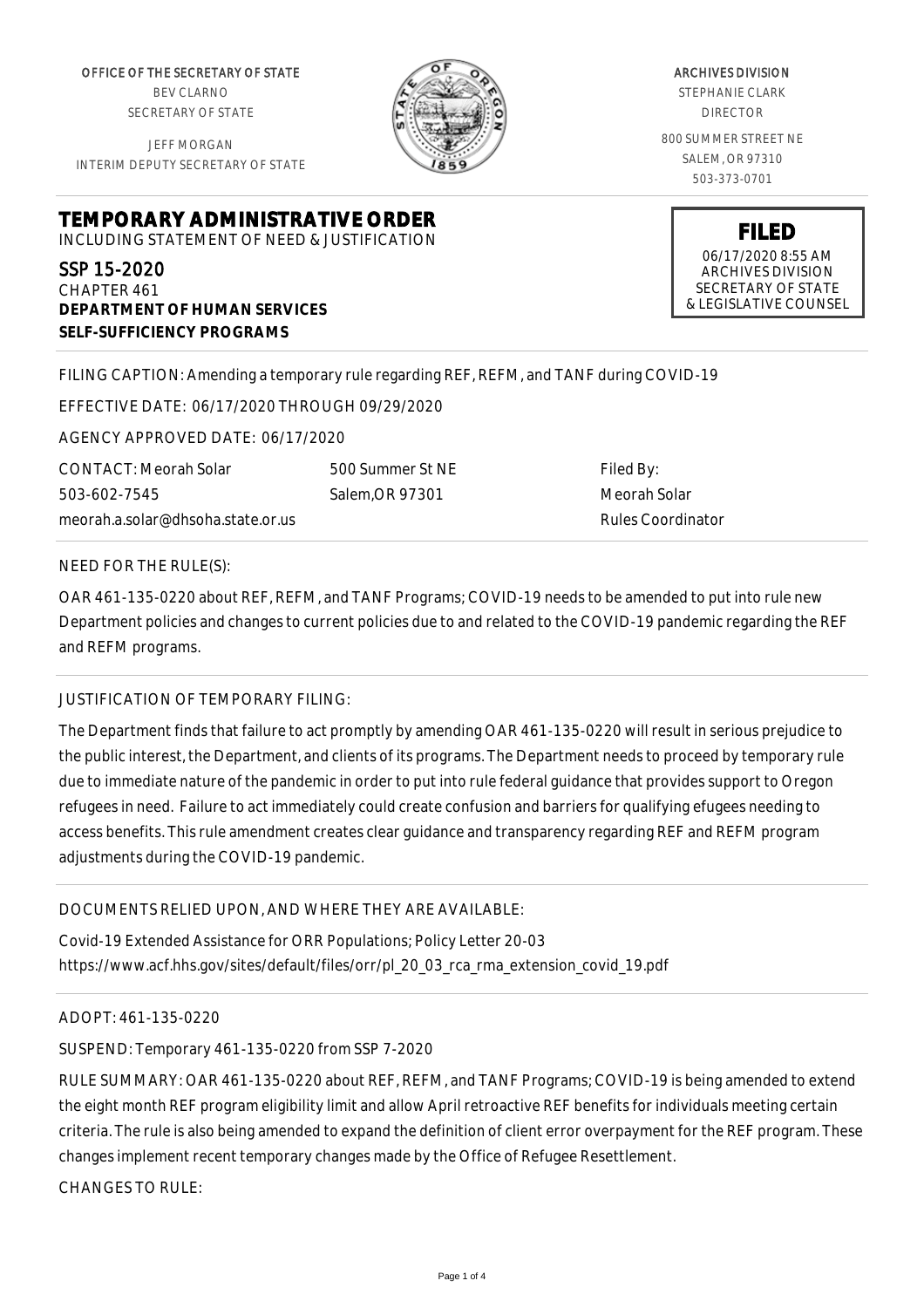461-135-0220 REF, REFM, and TANF Programs; COVID-19 The provisions in this rule apply to the REF, REFM, and TANF programs.¶ (1) The Department suspends the following rules or rule sections regarding the REF, REFM, or TANF programs:¶ (a) OAR 461-120-0340(4) and (5),¶ (b) OAR 461-130-0330(2) through (5),¶ (c) OAR 461-135-0070(1)(b),¶ (d) OAR 461-135-0085(3) through (5),¶ (e) OAR 461-135-0915(3) through (5), and¶ (f) OAR 461-160-0015(6) and (8).¶ (2) The Department amends the following rule sections regarding the REF, REFM, and TANF programs as provided in this rule:¶ (a) OAR 461-115-0040(2),¶ (b) OAR 461-120-0210(5),¶ (c) OAR 461-135-0090(4), ¶ (d) OAR 461-135-0485(2) and (3),¶ (e) OAR 461-135-0930(3) and (6),¶ (d) OAR 461-195-0501, and¶ (f) OAR 461-195-0621(4)(c).¶ (3) In addition to the methods listed under OAR 461-115-0040, the "filing date" may be established telephonically by the Department making record of:¶ (a) The name of the applicant, and their authorized representative (see OAR 461-115-0090) if one exists,¶ (b) The applicant's address,¶ (c) The applicant's request for REF, REFM, or TANF benefits,¶ (d) The applicant stating their full name as their signature, and¶ (e) The date the above occur. ¶ (4) Any individual may apply for REF, REFM, or TANF benefits using the Department approved "telephonic application" (see section (5) of this rule) and "narrated telephonic signature" (see section (6) of this rule) processes. An individual submitting a telephonic application must submit the application with a narrated telephonic signature.¶ (5) A telephonic application is accepted if the following requirements are met: ¶ (a) All questions on the application are answered.¶ (b) All information necessary to determine eligibility (see OAR 461-001-0000) and benefit amount is provided for each individual in the filing group (see OAR 461-110-0310). ¶ (c) The applicant or their authorized representative provides a narrated telephonic signature as defined in this rule. ¶ (6) A narrated telephonic signature is accepted for an application for REF, REFM, or TANF benefits if the following requirements are met:¶ (a) The "Your Rights and Responsibilities" form is reviewed and sent to the mailing address of the applicant.¶ (b) The following sections at the end of the application form are reviewed and sent to the mailing address of the applicant:¶ (A) "Information about cash benefits,"¶ (B) "Information about TANF program penalties,"¶ (C) "Information about all programs," and¶ (D) "Information about your rights and responsibilities." ¶ (c) The "Cooperating with Child Support Enforcement" form, is reviewed, including the good cause for noncooperation with Child Support section, and sent to the mailing address of the applicant.¶ (d) The "Your Rights and Responsibilities While in JOBS, JOBS Plus, and Refugee Employment Services" form is sent to the mailing address of the applicant.¶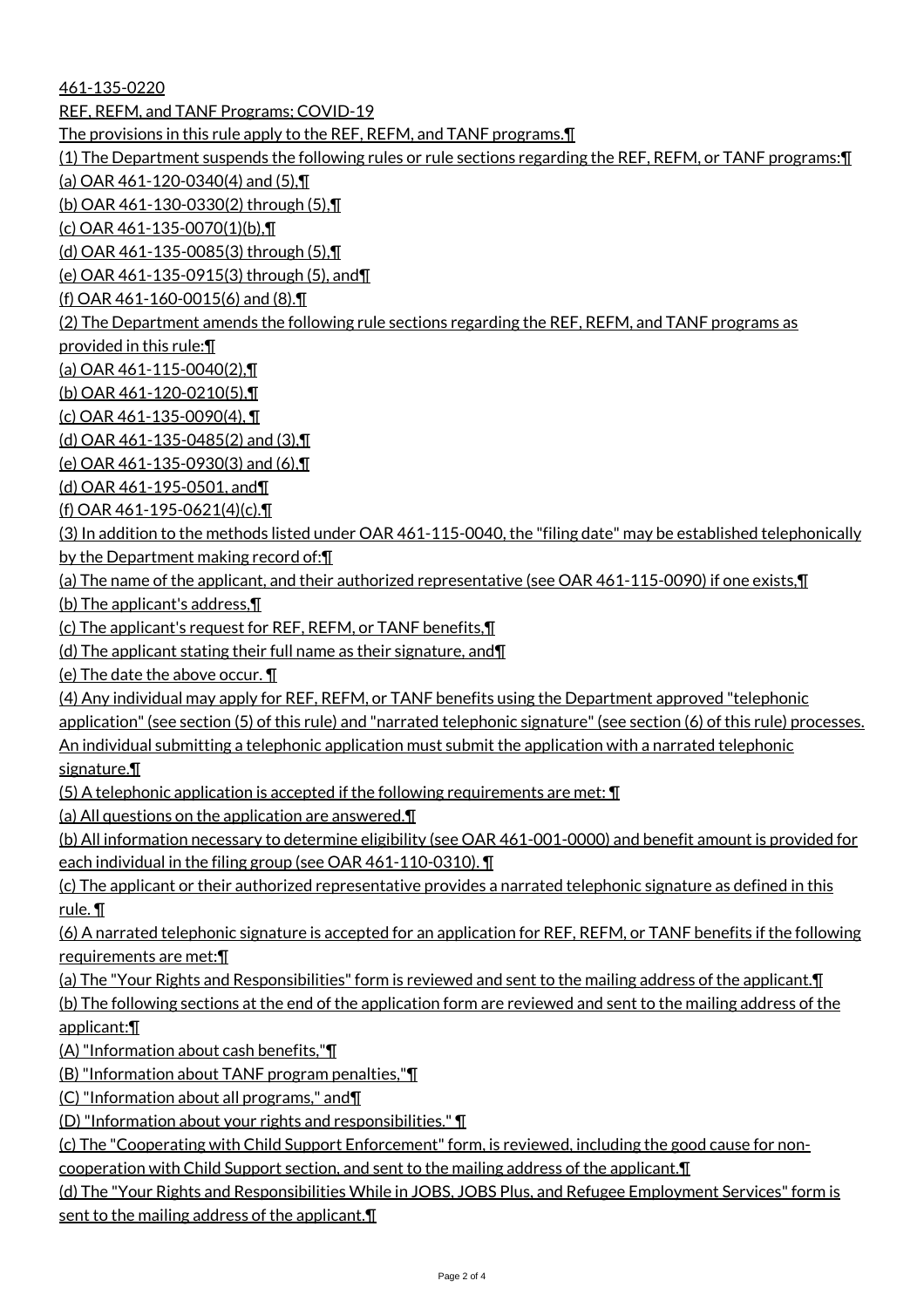(e) The applicant or their authorized representative affirms that they:¶

(A) Have heard and understand their rights and responsibilities; ¶

(B) Agree to their rights and responsibilities;¶

(C) Have given true, correct, and complete information to the Department; and¶

(D) States their full name as their signature.¶

(f) The Department makes record of the narrated telephonic signature.¶

(7) The Department determines eligibility (OAR 461-001-0000) at least once every six months when:¶

(a) Telephonic application and narrated telephonic signature are used, or¶

(b) The requirement to provide or apply for an SSN is temporarily waived under section (10) of this rule. ¶

(8) The Department waives the following for individuals that apply for benefits using a telephonic application and narrated telephonic signature:¶

(a) The requirement to complete the "employability screening" (see OAR 461-135-0485) before eligibility can be determined, and¶

(b) The requirement to offer the "employability screening" and "overview of the JOBS program" (see OAR 461-135-0485) before eligibility can be determined.¶

(9) Effective March 8, 2020, the Department suspends the following penalties and disqualifications:¶

(a) JOBS disqualification (see OAR 461-130-0330); ¶

(b) Child Support penalty (see OAR 461-120-0340); and¶

(c) Assessment, evaluation, and treatment disqualification (see OAR 461-135-0085).¶

(10) Notwithstanding the provisions listed under OAR 461-120-0210(5), the Department shall waive the requirement to:¶

(a) Provide an SSN if an applicant states they do not know it.¶

(b) Apply for an SSN if an applicant states they do not have one.¶

(11) In the REF, REFM, and TANF programs, the resource limit is:¶

(a) \$2,500 for a need group (see OAR 461-110-0630) with every caretaker relative (see OAR 461-001-0000) serving an intentional program violation (see OAR 461-195-0601). ¶

(b) \$10,000 for new applicants and all other need groups (see OAR 461-110-0630).¶

(12) Notwithstanding the provisions in OAR 461-190-0211(1)(d) and (8), the Department may authorize payments for housing and utilities expenses for individuals who are within 12 months of being granted an eligible refugee status (see OAR 461-120-0215). Eligibility for payments are subject to the following requirements:¶ (a) The assets of the financial group (see OAR 461-110-0530) must meet the income standards listed under OAR

461-155-0030 and resource limit under section (11) of this rule,¶

(b) Individuals must be enrolled in REP or receiving House Bill 2508 services through a Refugee Resettlement Agency, ¶

(c) Individuals shall receive housing and utilities expenses payments from only one agency and the total amount of all payments may not exceed \$500 per filing group (see OAR 461-110-0430), and¶

(d) Payments shall be made through partner agencies designated by the Department and are subject to availability of funding.¶

(13) The following provisions apply to individuals issued an immigration status listed under OAR 461-120-0125(5) between April 1, 2019 and January 31, 2020, who are determined eligible for the REF program.

(a) The eight-month program eligibility limit stated in OAR 461-135-0090(4), OAR 461-135-0930(3) and (6), and OAR 461-195-0621(4)(c) is extended to September 30, 2020.¶

(b) A filing group (see OAR 461-110-0430) that establishes a filing date (see OAR 461-115-0040) between May 1, 2020 and May 31, 2020, shall receive REF benefits for the month of April 2020 if: ¶

(A) All financial and non-financial eligibility requirements for REF are met for the month of April 2020, and ¶ (B) The filing group did not already receive REF benefits for April 2020.¶

(c) REF benefits shall be categorized as client error overpayment (see OAR 461-195-0501) for any month for which both REF benefits and unemployment compensation benefits (see OAR 461-145-0550) were issued. An overpayment created under this provision will be handled in accordance with OAR 461-195-0301 to OAR 461